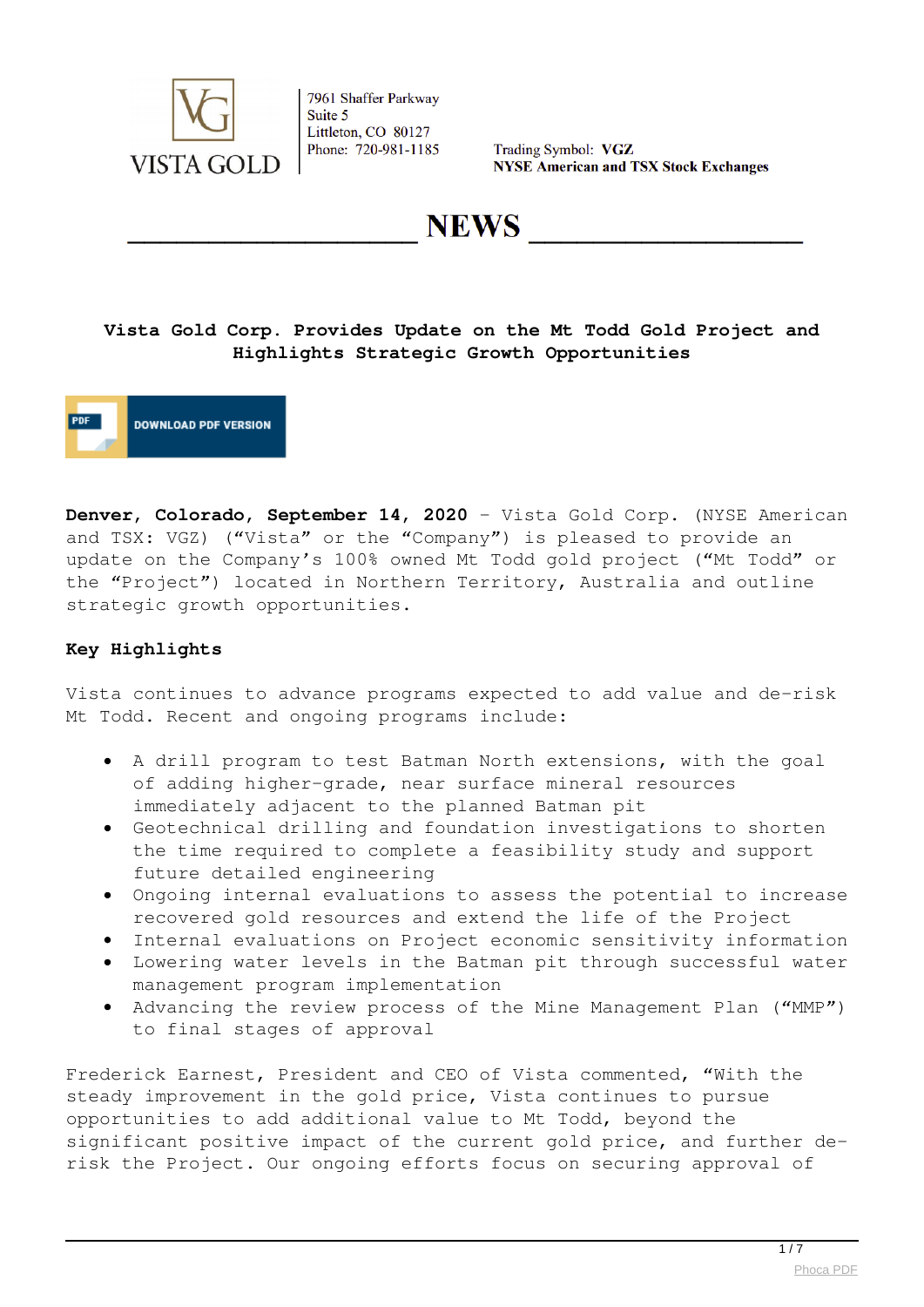

Trading Symbol: VGZ **NYSE American and TSX Stock Exchanges** 

**NEWS** 

## **Vista Gold Corp. Provides Update on the Mt Todd Gold Project and Highlights Strategic Growth Opportunities**

our last major permit, the MMP, improving the Project execution timeline, and organic growth opportunities immediately adjacent to the proposed Batman pit and at other prioritized exploration targets.

The compilation of previously reported geologic data and subsequent field investigations of that existing data have identified what we believe is the up-plunge, northern extension of the higher-grade Batman core zone as further discussed in our news release dated June 2, 2020. Confirmation of the surface geology work through drilling is expected to lead to additional efforts to evaluate the continuity of mineralization along the structural corridor northeast of the Batman deposit.

Sustained current gold prices demonstrate the tremendous leverage that Mt Todd enjoys. Our mine plan is conservatively based on a US\$1,000 gold price. Given recent and sustained higher gold prices, we are conducting an internal evaluation to assess the potential impact of increasing the gold price used for mine planning. We anticipate that a modest change to that gold price may increase reserves and mine life. Mt Todd is well advanced, de-risked and with the appropriate partner, ready to transition from an exploration and development project to a large-scale, low-cost gold producer."

#### Drilling to Test Batman North Extensions

As mentioned above, the compilation and evaluation of previously reported geological information identified two areas of interest immediately adjacent to the currently designed Batman pit. Surface mapping and sampling have been completed and a drill program to test these higher-grade, near surface targets is being initiated. Successful completion of this program could form the basis for future changes to the mine design, with the combined benefits of better grade and lower stripping. Furthermore, this drilling marks our first efforts to confirm the continuity of gold mineralization within the structural corridor extending from the Batman deposit northeast ~5.4

 $\frac{2}{7}$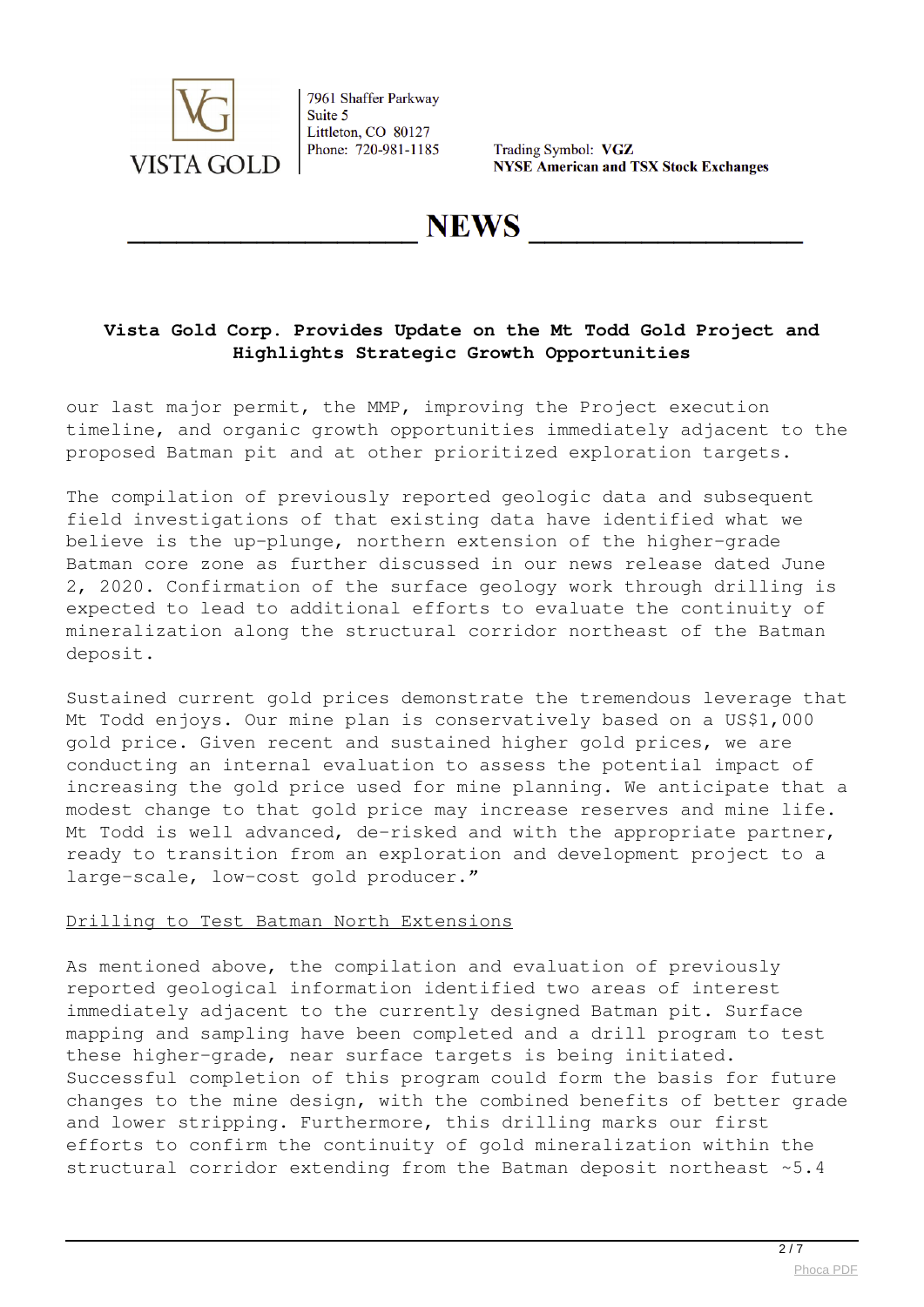

Trading Symbol: VGZ **NYSE American and TSX Stock Exchanges** 

**NEWS** 

## **Vista Gold Corp. Provides Update on the Mt Todd Gold Project and Highlights Strategic Growth Opportunities**

Km to the Quigleys deposit.

#### Geotechnical Drilling and Foundation Investigations

One of the recommendations in the October 2019 preliminary feasibility study (the "2019 PFS") for Mt Todd is to complete site-specific geotechnical investigations for all of the foundations associated with heavy process plant equipment. Drilling and test pit excavations have been completed. Lab results from this work are being finalized and are expected to decrease the time needed to complete a feasibility study when deemed appropriate, reduce the initial capital cost estimates for those foundations, and provide information for future detailed engineering.

#### Internal Evaluations Related to Higher Gold Prices

The 2019 PFS Batman open pit design and reserve estimates are based on a US\$1,000 gold price Learchs-Grosman ("LG") cone. With the recent sustained increase in gold prices, Vista is evaluating the economic impact of changing the US\$1,000 gold price for the LG cone to US\$1,100 or US\$1,200, which has the potential to increase the recovered resources and extend the life of the Project.

#### Water Management Program

Our water management program implemented in 2014 has yielded significant results at the Project site. When initiated, the total water inventory at site was approximately 16.6 gigalitres ("GL") of water. The Batman pit contained approximately 11.5 GL of this total. Through August 2020, the total water inventory was 5.52 GL with the Batman pit containing 2.20 GL of this total. Complete dewatering of the Batman pit is now possible prior to a potential start of construction.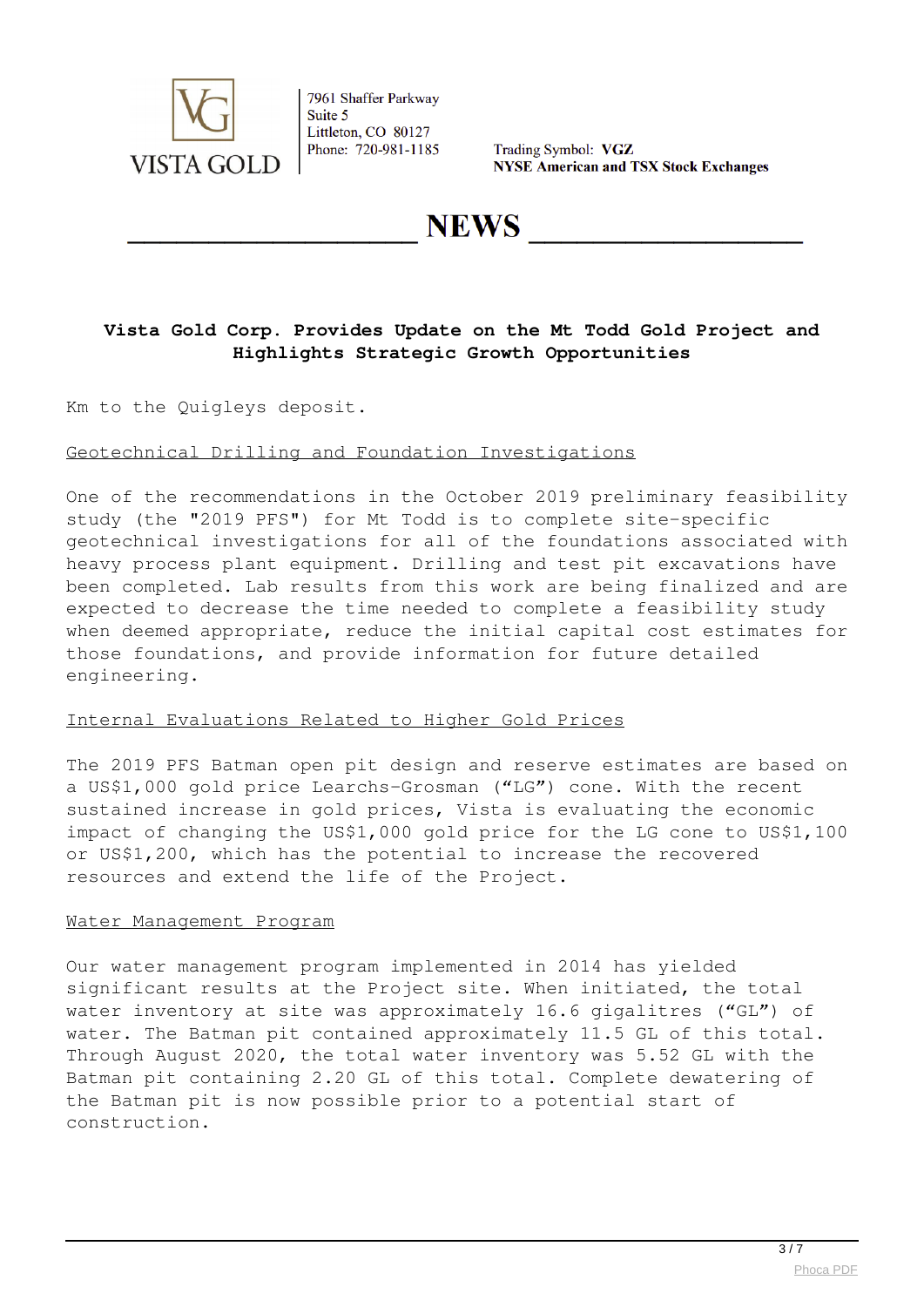

Trading Symbol: VGZ **NYSE American and TSX Stock Exchanges** 

**NEWS** 

## **Vista Gold Corp. Provides Update on the Mt Todd Gold Project and Highlights Strategic Growth Opportunities**

Figure 1 - Batman Pit



Figure 2 - Batman Pit



November 2014 (11.4 GL)

September 2020 (2.2 GL)

#### Mine Management Plan

Vista continues to work with the Northern Territory Division of Mines on the approval of the Mt Todd Mine Management Plan, which is the equivalent of a mine operating permit in North America. In March of this year, we were asked to provide several independent assessments of our designs and operating/closure plans. Those assessments have been favorably completed and final corresponding documents have been submitted. We are hopeful that in the coming months we will receive final approval of the MMP. Once approved, Vista will hold all major permits for the Project.

All dollar amounts stated herein are in United States currency and are expressed as \$ unless specified otherwise.

#### **About Vista Gold Corp.**

The Company is a gold project developer. The Company's flagship asset is the Mt Todd gold project in Northern Territory, Australia. Mt Todd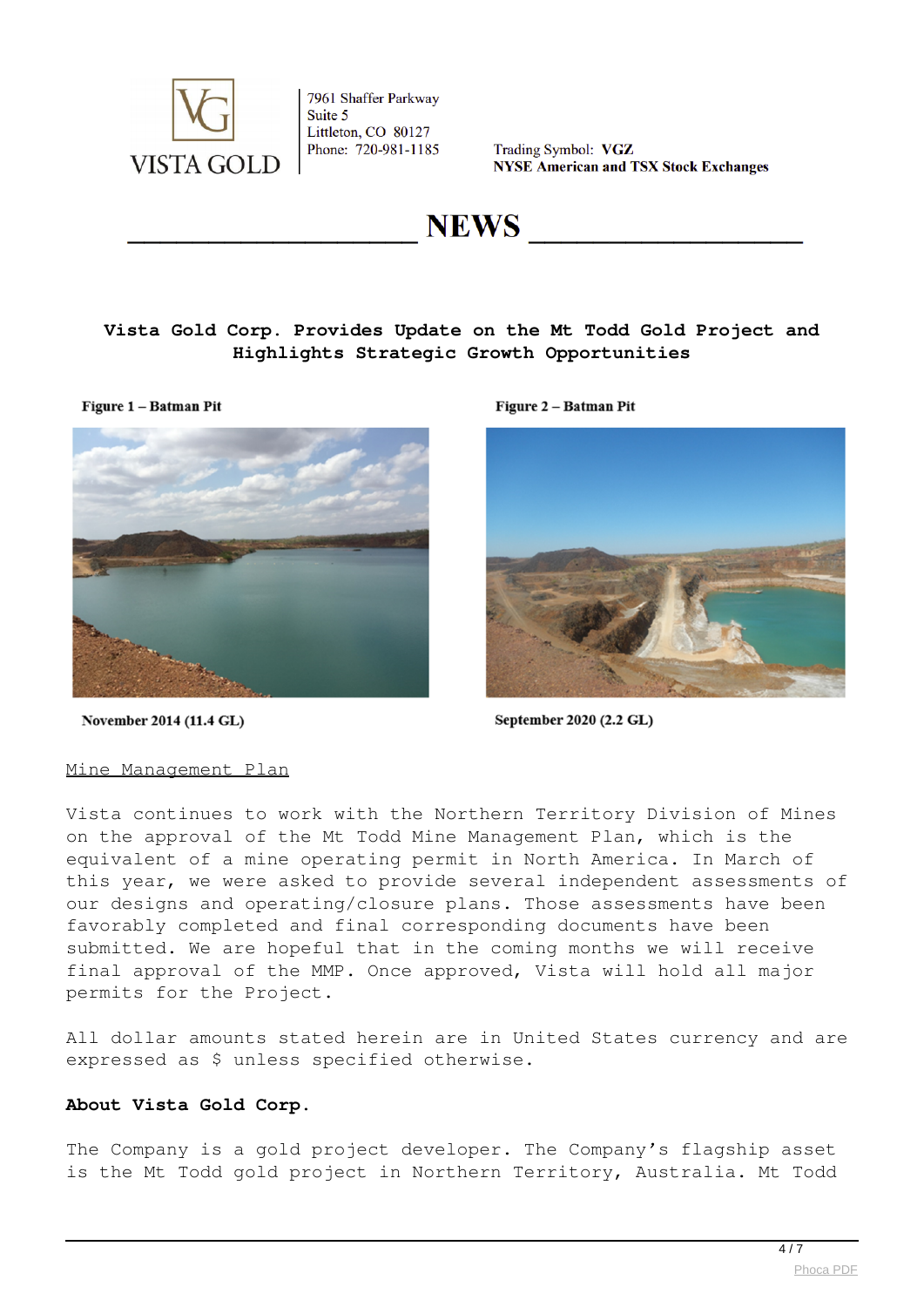

Trading Symbol: VGZ **NYSE American and TSX Stock Exchanges** 

**NEWS** 

## **Vista Gold Corp. Provides Update on the Mt Todd Gold Project and Highlights Strategic Growth Opportunities**

is the largest undeveloped gold project in Australia and if developed as presently designed, would potentially be Australia's 6th largest gold producer on an annual basis.

For further information about Vista or the Mt Todd Gold Project, please contact Pamela Solly, Vice President of Investor Relations, at (720) 981-1185 or visit the Company's website at [www.vistagold.com](https://www.globenewswire.com/Tracker?data=qQZgxVy311_D_xUYDKEIMe0kNFJne4SXllFPWhdJH647D8OVYhc1bMhec4DB260ENrE_RaMNTUMCRcQXf9DUlw==) to access important information, including the current Technical Report.

#### **Forward Looking Statements**

This press release contains forward-looking statements within the meaning of the U.S. Securities Act of 1933, as amended, and U.S. Securities Exchange Act of 1934, as amended, and forward-looking information within the meaning of Canadian securities laws. All statements, other than statements of historical facts, included in this press release that address activities, events or developments that we expect or anticipate will or may occur in the future, including such things as our expectation that Vista's ongoing efforts will secure approval of the MMP, improve the Project execution timeline, and achieve organic growth opportunities immediately adjacent to the proposed Batman pit and at other prioritized exploration targets; our belief that we have identified the up plunge, northern extension of the higher-grade Batman core zone and our expectation that this will lead to additional efforts to evaluate the continuity of mineralization along the structural corridor northeast of the Batman deposit; our anticipation that a modest change to gold price may increase reserves and mine life; our belief that Mt Todd is ready to transition to a large-scale, low-cost gold producer; the possibility that successful completion of the drill program at the Batman pit could form the basis for future changes to the mine design, with the combined benefits of better grade and lower stripping; our expectation that lab results from drilling and test pit excavations will decrease the time needed to complete a feasibility study, reduce the initial capital cost estimates for those foundations, and provide

 $\frac{1}{5/7}$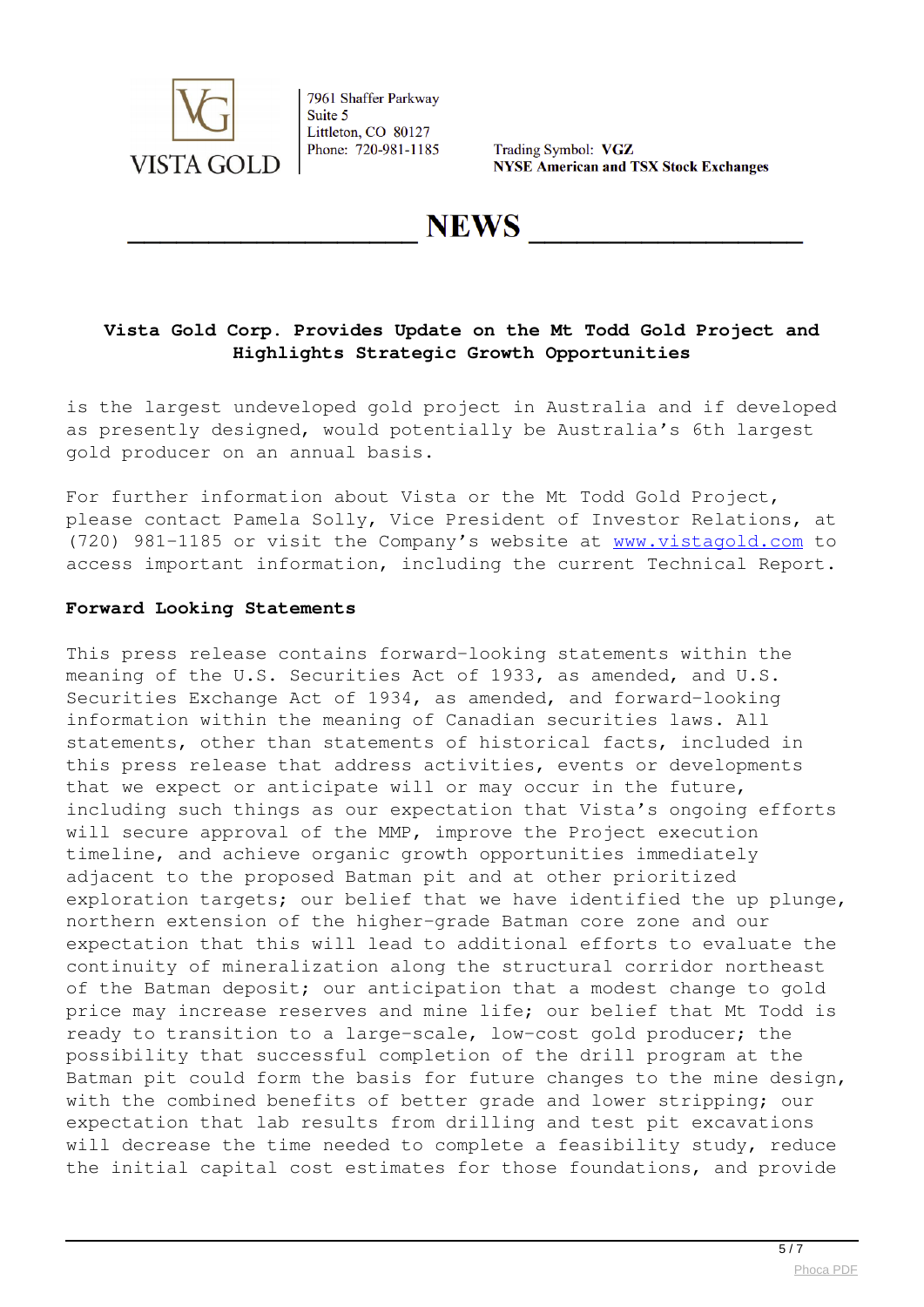

Trading Symbol: VGZ **NYSE American and TSX Stock Exchanges** 

**NEWS** 

## **Vista Gold Corp. Provides Update on the Mt Todd Gold Project and Highlights Strategic Growth Opportunities**

information for future detailed engineering; our expectation that if a determination to update the gold price was made, the economic impact of changing the US\$1,000 gold price for the LG cone to US\$1,100 or US\$1,200 has the potential to increase the recovered resources and extend the life of the Project; and our belief that Mt Todd is the largest undeveloped gold project in Australia and if developed as presently designed, would potentially be Australia's 6th largest gold producer on an annual basis are forward-looking statements and forwardlooking information. The material factors and assumptions used to develop the forward-looking statements and forward-looking information contained in this press release include the following: our discussions and contractual arrangements with Prime Mining, our reliance that Prime Mining will be able to raise funds to finance its business plans; our approved business plans, exploration and assay results, results of our test work for process area improvements, mineral resource and reserve estimates and results of preliminary economic assessments, prefeasibility studies and feasibility studies on our projects, if any, our experience with regulators, and positive changes to current economic conditions and the price of gold. When used in this press release, the words "optimistic," "potential," "indicate," "expect," "intend," "hopes," "believe," "may," "will," "if," "anticipate," and similar expressions are intended to identify forwardlooking statements and forward-looking information. These statements involve known and unknown risks, uncertainties and other factors which may cause the actual results, performance or achievements of the Company to be materially different from any future results, performance or achievements expressed or implied by such statements. Such factors include, among others, uncertainty of resource and reserve estimates, uncertainty as to the Company's future operating costs and ability to raise capital; risks relating to cost increases for capital and operating costs; risks of shortages and fluctuating costs of equipment or supplies; risks relating to fluctuations in the price of gold; the inherently hazardous nature of mining-related activities; potential effects on our operations of environmental regulations in the countries in which it operates; risks due to legal